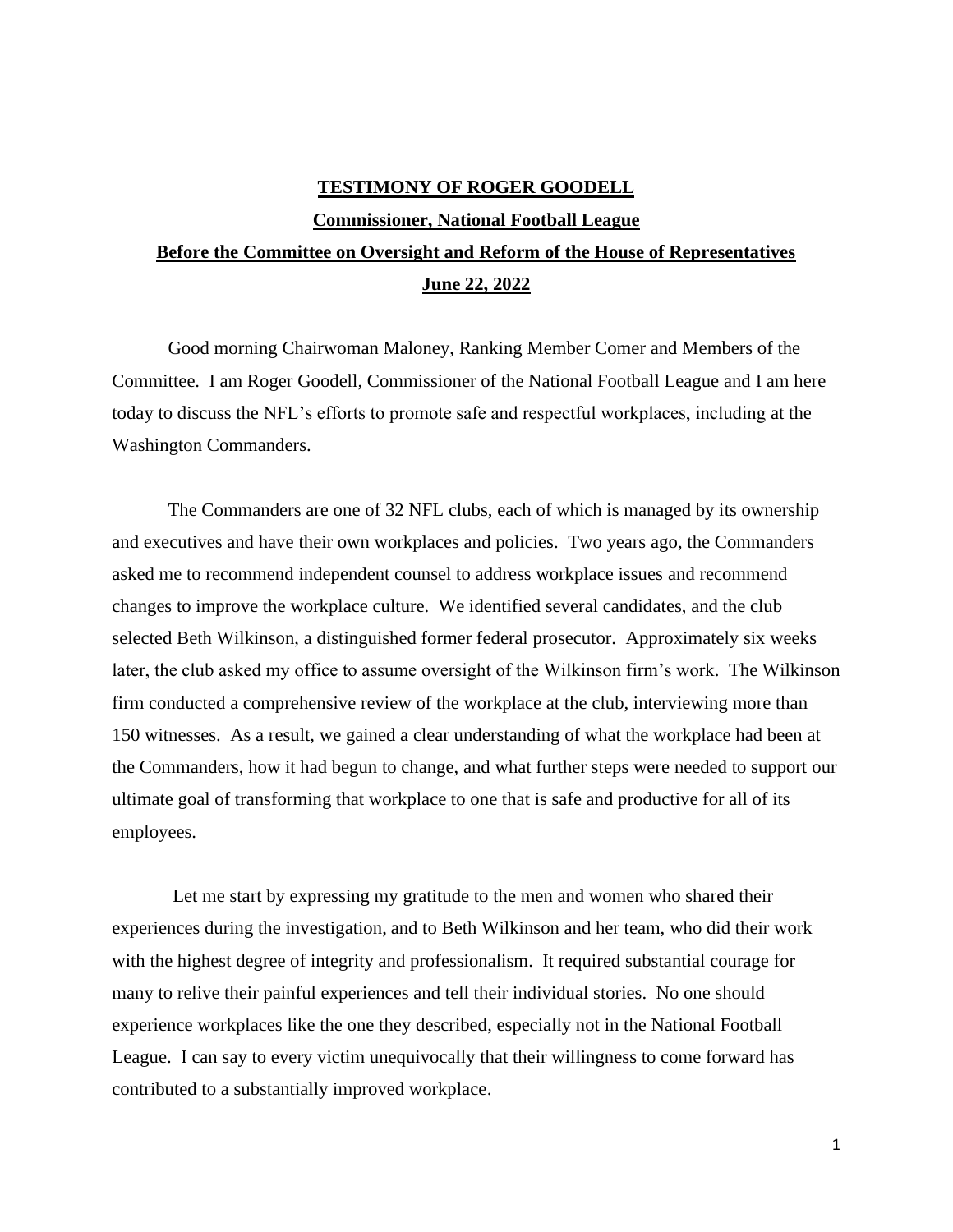It is clear to me that the workplace in Washington was unprofessional and unacceptable in numerous respects: bullying, widespread disrespect toward colleagues, use of demeaning language, public embarrassment, and harassment. Moreover, for a prolonged period of time the Commanders had a woefully deficient HR function, particularly with respect to reporting practices and recordkeeping. As a result, we imposed unprecedented discipline on the club – monetary penalties of well over \$10 million, and requirements that the club implement a series of recommendations and allow an outside firm to conduct regular reviews of their workplace. In addition, for the past year, Daniel Snyder has not attended League or committee meetings, and to the best of my knowledge, has not been involved in day-to-day operations at the Commanders. The cheerleader program has been entirely revamped and is now a co-ed dance team under new leadership. And the most recent independent workplace report, which we have shared with the Committee, confirms that an entirely new, highly skilled, and diverse management team is in place and that there has been a "substantial transformation of [the team's] culture, leadership, and Human Resources practices." To be clear – the workplace at the Commanders today bears no resemblance to the workplace that has been described to this committee.

We did not receive a written report of Ms. Wilkinson's findings for compelling reasons that continue to this day. A critical element of any workplace review is broad participation by both current and former employees. Encouraging employees to come forward and share their experiences, which were frequently painful and emotional was essential to identifying both the organization's failures and how to fix them. To encourage this participation, Ms. Wilkinson promised confidentiality to any current or former employee. For this reason, shortly after we assumed oversight of Ms. Wilkinson's work, we determined that a comprehensive oral briefing would best allow us to receive the information necessary both to evaluate the workplace as it was, and to ensure that the team put in place the policies and processes to reform that workplace – all while preserving the confidentiality of those who participated in the investigation. Oral reports are often used by the NFL and other organizations in conducting internal investigations and for other issues. If appropriate, we will make public a summary of the key findings, as we did here. We have been open and direct about the fact that the workplace culture at the Commanders was not only unprofessional, but toxic for far too long.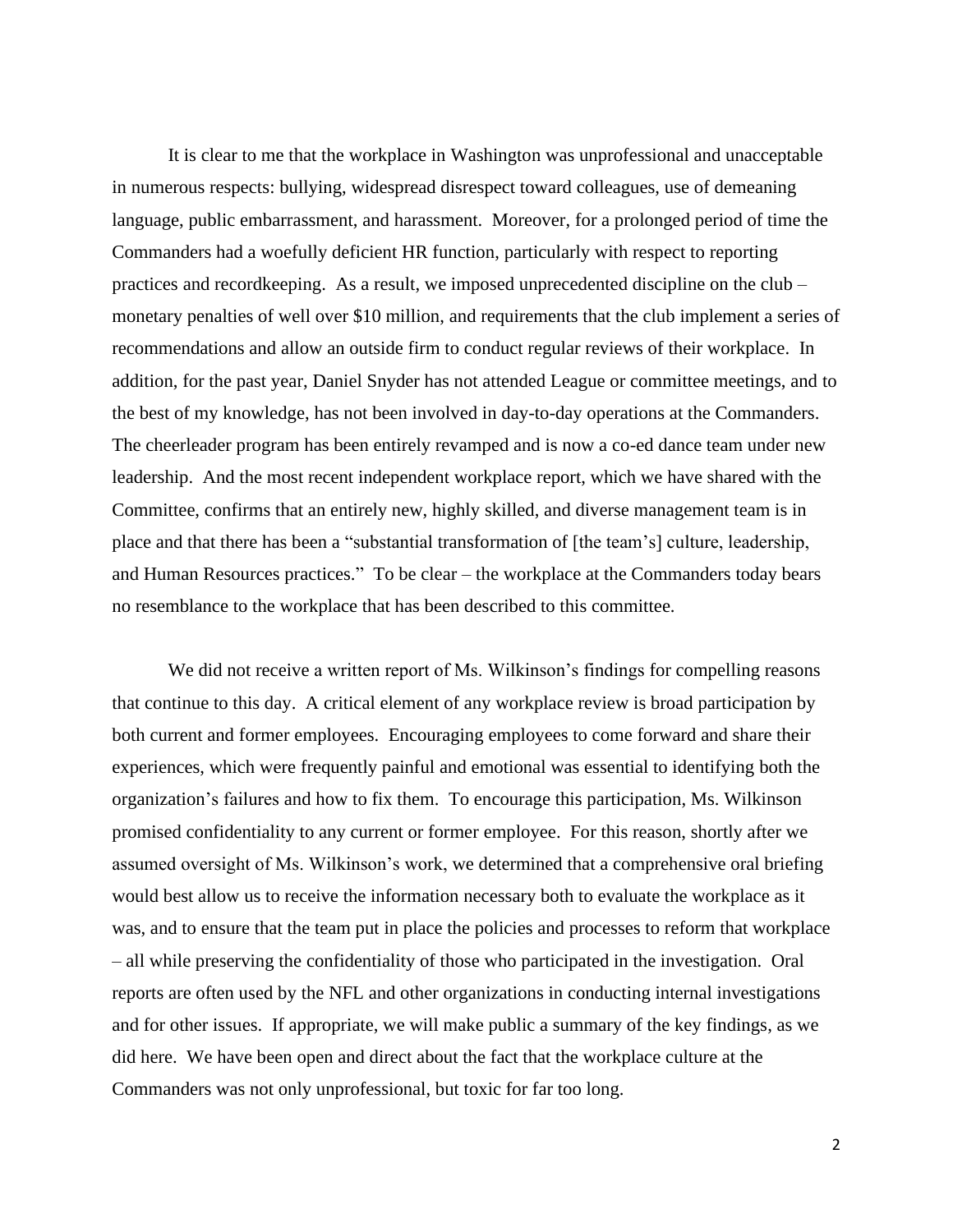I am aware that some victims, including those who appeared before this Committee, each of whom was invited to participate in Beth Wilkinson's investigation, have chosen to share their experiences publicly and I fully respect that choice. Many others made a different choice and it is my responsibility to honor the commitment to protect their confidentiality. I am confident that should there be another investigation at the NFL or our clubs where similar discretion is desired, future witnesses will feel comfortable sharing their experiences knowing that we do not go back on our word. When the Committee has asked questions or requested documents which could violate witnesses' privacy, we have asserted privilege. We will continue to do so to safeguard our commitment.

Earlier this year, the Committee heard testimony from several former employees that included new and direct allegations against Mr. Snyder. We promptly engaged former U.S. Attorney Mary Jo White to investigate those allegations. Because those new allegations were brought to the Committee in a public setting, we will share the results of that investigation when it is completed and will take additional disciplinary action if warranted. Since the Committee opened its inquiry last October, we have fully cooperated, producing more than 460,000 pages of documents, responding to many written questions, engaging in numerous discussions with Committee staff, and I am appearing voluntarily today. We have not allowed the Commanders, or its ownership or counsel, to direct or make decisions regarding the work that was done by the Wilkinson firm, the work currently underway by Mary Jo White, or this Committee's inquiry.

Finally, I want to address the Committee's review of Non-Disclosure Agreements. Our policies do not allow a club to use an NDA to bar someone from participating in a league investigation and nobody who wished to speak to the Wilkinson firm was prevented from doing so by an NDA. We also believe that people who come forward and want to maintain their privacy should be allowed to do so. The assurance that it was safe to participate, and that people could rely on the promise to protect their privacy allowed us to do a thorough review and make the necessary changes in the workplace.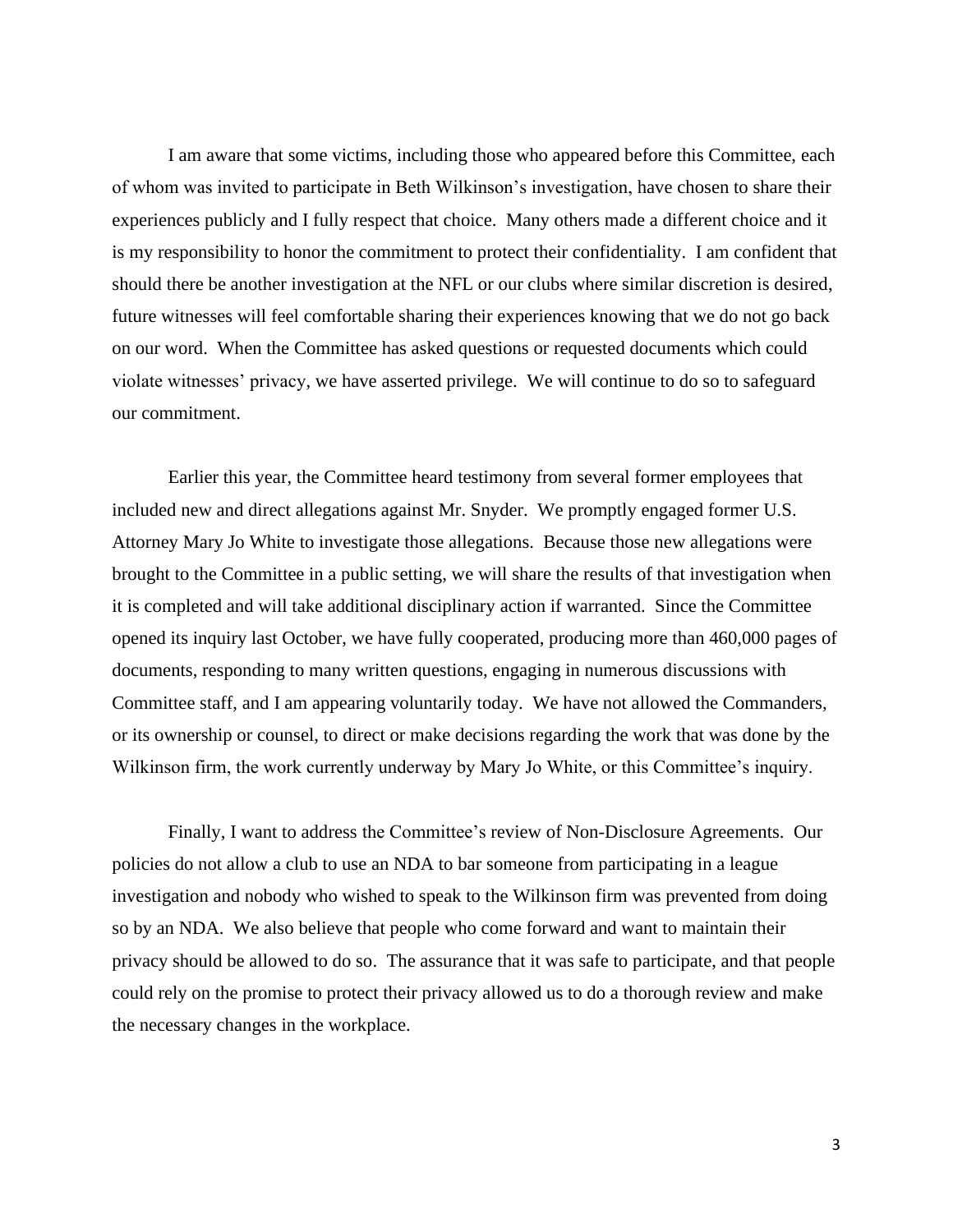I have been and remain committed to ensuring that all employees of the NFL and the 32 clubs work in a professional and supportive environment that is free from discrimination, harassment, or other forms of illegal or unprofessional conduct.

To that end, we prioritize workplace education and training for all League and club employees on important issues and partner with outside experts to conduct comprehensive trainings on a wide and growing range of important topics. These training programs go well beyond what is required by law or offered in a typical workplace. Our employees are educated on how to prevent harassment and discrimination in the workplace, for example, via our partnership with EverFi, a leading training organization. We also continue to partner with Diversity, Equity, and Inclusion-focused organizations like RISE and Paradigm to teach employees about systemic inequity, and to identify and combat unconscious biases. Through required trainings, led by outside subject matter experts, we strive to increase awareness and promote behaviors that make our workplace culture stronger, and more respectful.

Additionally, a central focus of our educational efforts for League and club employees is a comprehensive and mandatory domestic violence and sexual assault (DVSA) education program. Our custom curriculum is provided annually to more than 6,000 people across NFL clubs and League offices, including club owners, League executives and other members of the NFL workforce, club executives and personnel, coaches, and players. This customized education session is also made available to the public through the NFL's website, where it has been used as a resource by the NFL family and beyond [\(http://www.nfl.com/causes/dvsa/\)](http://www.nfl.com/causes/dvsa/).

This educational material is developed in close partnership with the League's DVSA advisors, national experts Tony Porter, Jane Randel, Dr. Beth Richie and Rita Smith, who consult on all DVSA education, training, policies, and partnerships, and who engage privately with individuals who have sought support for personal trauma. These experts are acclaimed advocates with long track records of bringing awareness to these important topics. Mr. Porter is an author, internationally recognized advocate and the CEO and co-founder of A CALL TO MEN: The Next Generation of Manhood. Ms. Randel is the co-founder of NO MORE, an international initiative raising awareness and understanding of domestic violence and sexual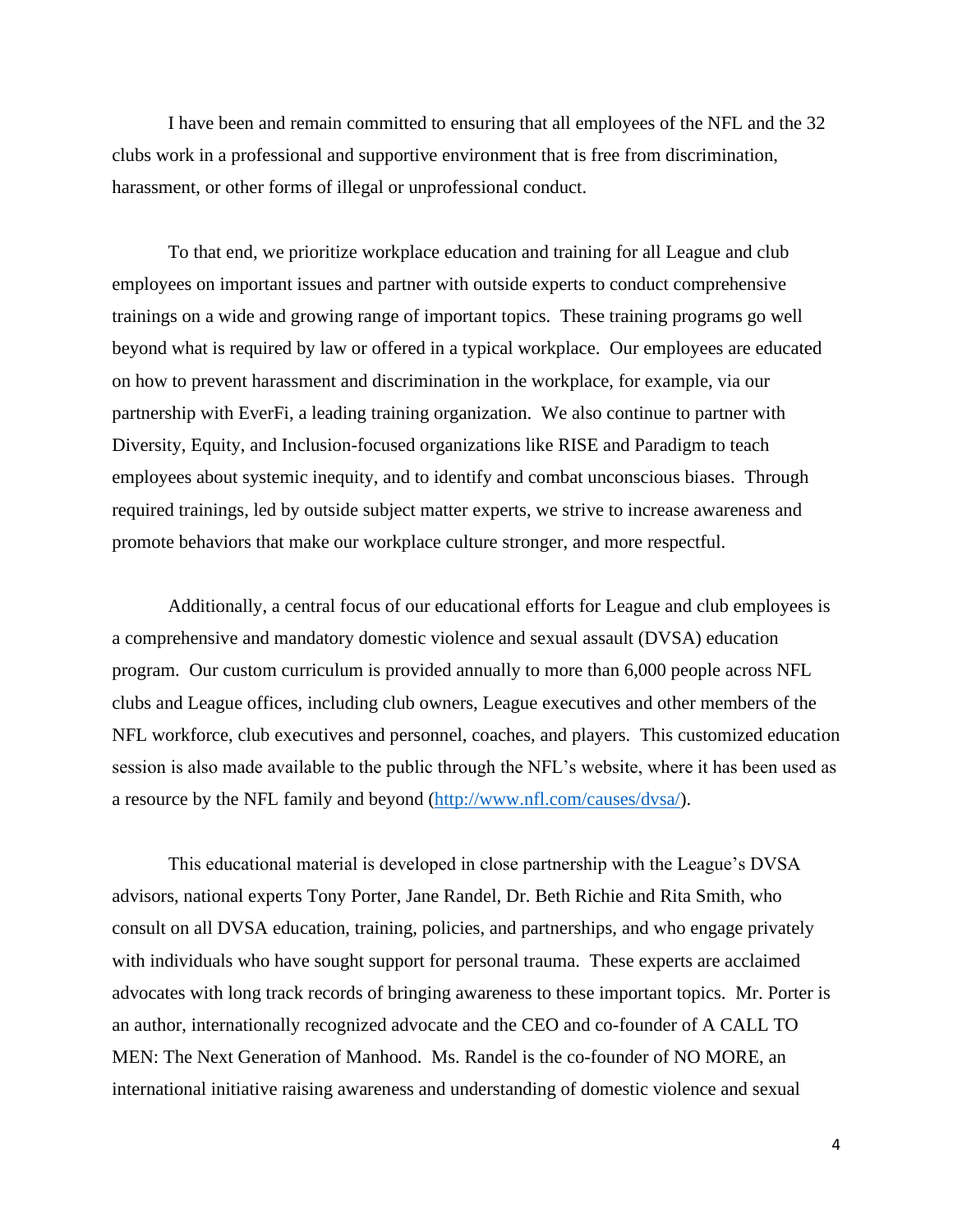assault. Dr. Richie is Head of the Department of Criminology, Law and Justice and Professor of Black Studies at The University of Illinois at Chicago and the author of Arrested Justice: Black Women, Violence and America's Prison Nation. Ms. Smith is the former executive director of the National Coalition Against Domestic Violence.

Outside of our own offices and our 32 clubs, we work year-round to educate communities, support DVSA survivors and provide resources to aid prevention. The NFL is one of the largest corporate funders of DVSA prevention programs in the country, contributing more than \$50 million in total since 2014.

Integral to our commitment to fostering inclusivity in our workplace is ensuring that we continue to build a diverse NFL, one that affords equitable access to opportunity to all regardless of race, gender, ethnicity or background. And we are proud of the significant progress we are making.

At the League offices, more than one-third of our employees are women, and that percentage has continued to grow: 56 percent of all new employees hired in 2021 were women. Our clubs have made similar strides as well. More than one-third of NFL clubs are also owned in whole or significant part by women and 25 percent of business operations roles are now held by women. We are encouraged by this trend toward gender parity and know it makes us a better League, while at the same time recognizing that there is more work to be done.

As we work to build a more diverse NFL, we recognize the importance of providing learning and development opportunities to ensure our diverse talent are identified and supported in their career paths. We partner with top universities, NYU and Stanford, to develop promising diverse leaders across our League offices and our clubs through enriching experiential learning programs, designed to ready our next generation of NFL leaders.

As a League, we recognize our powerful standing as a world leader in sports and entertainment, and embrace our responsibility to lead by example, creating workplaces that prioritize respect and promote diversity, equity and inclusion. We hold ourselves to the highest